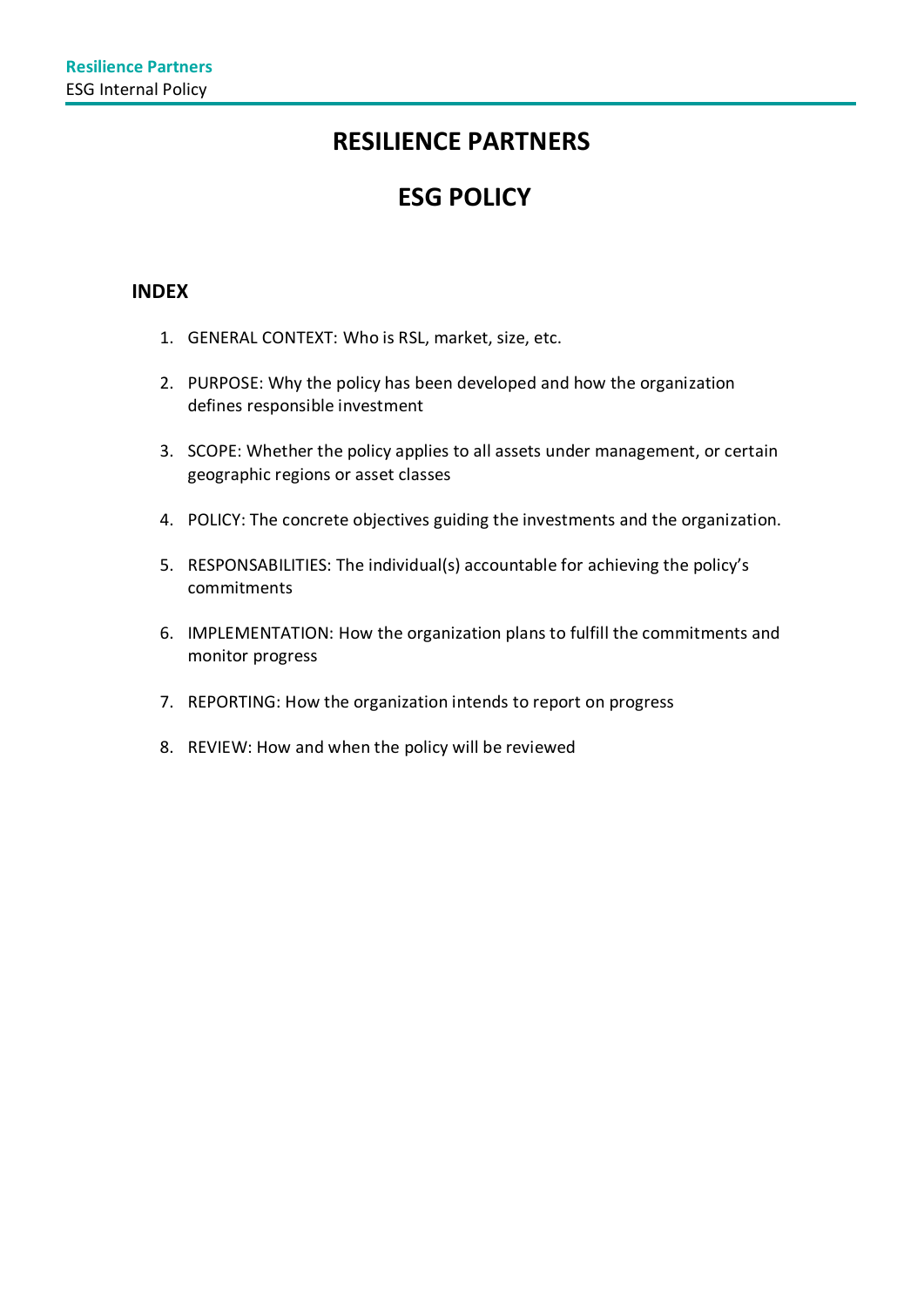#### **1. GENERAL CONTEXT: Who is RSL, market, size, etc.**

Resilience Partners (RSL) has been designed as a direct lending Fund that provides longterm financing solutions to Spanish SMEs for their growth and financing plans(*Mission*).

Fund I started operations in 2017 and has raised c. EUR 50 M having a portfolio of 13 credit facilities at the end of its investment period. Fund II targets to raise between EUR 150-200M, has started operations in 2021 with the aim of closing between 12-20 investments along the 3-years of investment period.

The team is a small team composed < 10 people among partners, investment managers and analysts. The small size of the organization and the limited resources conditions somewhat the areas of the policy application.

#### **2. PURPOSE: Why the policy has been developed and how the organization defines responsible investment:**

The policy has been developed to help investors, portfolio companies and staff to understand what the policy means in practice for the internal organization as well as for the investment activity, identifying who is responsible to implement it and finally how the results should be monitored.

RESILIENCE PARTNERS defines responsible investment as a strategy and practice to incorporate environmental, social and governance (ESG) factors in its investment decisions and corporate organization.

ESG is in the DNA of Resilience Partners since inception given that the Fund was founded and developed by a majority of women, being the only Private Debt Fund in Spain still majority owned and managed by women. This way Resilience Partners commits to United Nations Sustainable Development Goal number 5 related to "Gender equality" as RSL aims to empower women in a sector historically and still nowadays dominated by men.

RSL supports all 17 United Nations Sustainable Development Goals (SDG) and understands that they are the blueprint to achieve a better and more sustainable future for all. Our goal is to enhance, develop and spread consciousness of its importance on our investment process and at portfolio companies.

Moreover, Resilience Partners has identified many other sustainable principles that are strongly internally settled, among others:

- 1. Giving support to entrepreneurs to finance their growth plans, helping SMEs which does not have many financing options to become more solid, fomenting the economic growth of the country.
- 2. Creating impact to the society by promoting innovation, job creation, and/or any kind of initiatives giving value to every stakeholder not only to the shareholders. Following this approach RSL does not invest in sectors that attempt to human's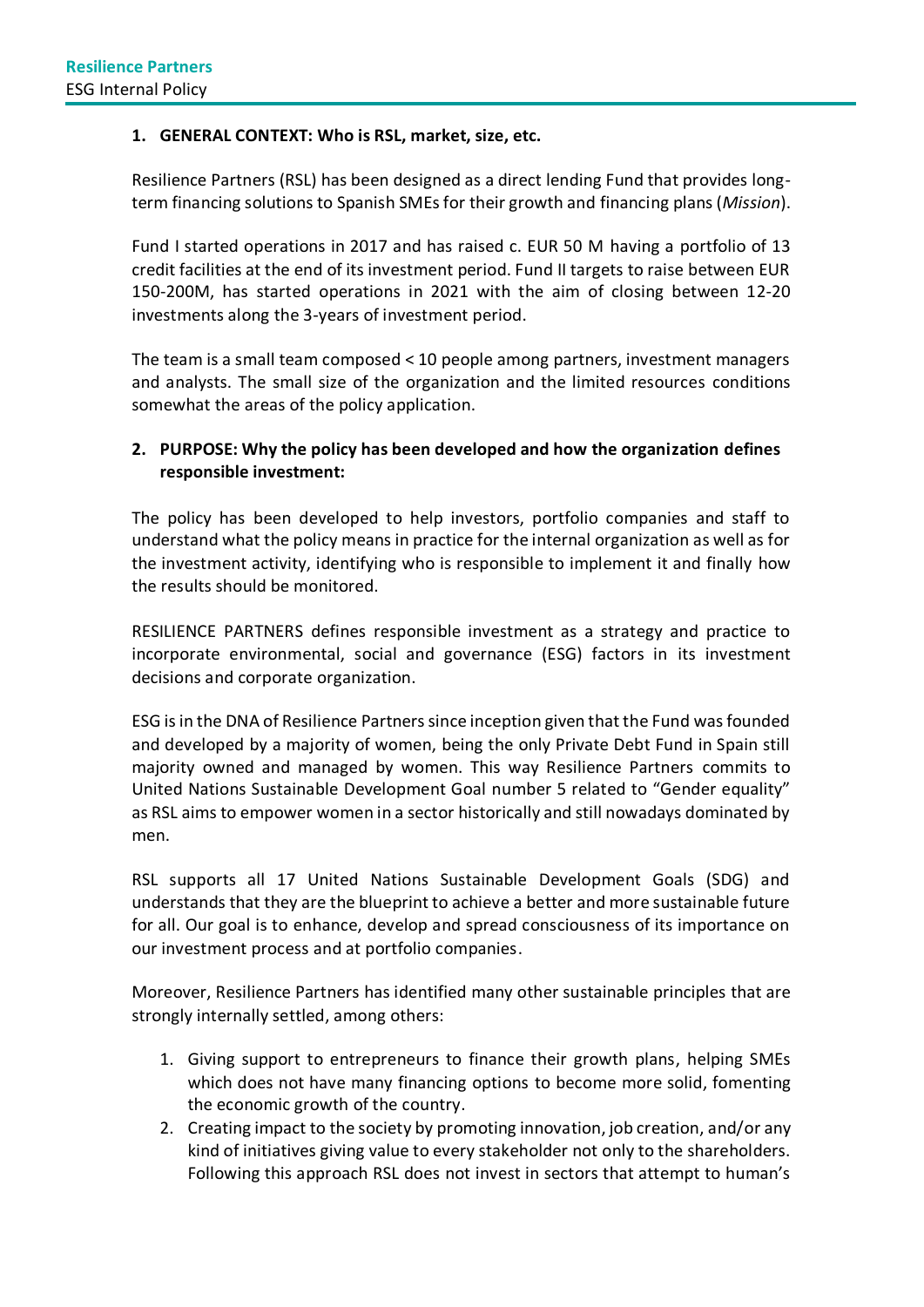good health and well-being like gaming, tobacco, arms, pornography, cloning, etc.

- 3. Supporting diversity and inclusion in gender, nationality, etc. giving opportunities following a meritocratic approach.
- 4. Eco-friendly working approach, ensuring sustainable consumption and production patterns. Internally this means reducing the use of paper by avoiding printing as much as possible, reducing physical travelling by using video or phone conference calls when possible, recycling office supplies, etc. Externally this means investing in companies that try to reduce carbon emissions, use recycled supplies, invest in R&D in order to improve efficiency in products and processes, etc.
- 5. Integrity, transparency, problem solving, alignment, LT partnership are the values that rule our internal organization, from staff recruiting to promotion and also in the selection of investment opportunities.
- 6. Focusing on efficient working process, avoiding unnecessary paperwork in order to allocate internal resources to those process that indeed generate value.
- 7. Mentoring is also promoted internally as a way to guide and help students and/or junior staff in developing their professional career.
- 8. Encouraging charity and/or activities that help and give visibility to vulnerable collectives.

#### 3. **SCOPE: Whether the policy applies to all assets under management, or certain geographic regions or asset classes**

The policy applies to all staff and all the assets under management independently of the asset class (i.e. debt, equity, etc).

#### 4. **POLICY: The concrete objectives guiding the investments and the organization.**

Out of the eight sustainable principles mentioned above, RSL has prioritized the first five as RSL key sustainable principles that should rule any internal decision as well as any investment decision:

- 1. Promote SMEs economic growth
- 2. Create impact to the society
- 3. Support diversity (gender and others)
- 4. Eco-friendly working approach
- 5. Transparency, alignment, LT partnership

For the investment decisions this means giving a score from 1 (worst) to 5 (best) to each of the five sustainable principles and decide to go ahead or decline the investment opportunity according to the final result. Thus final scores go from 5 (worst) to 25 (highest). For the sake of clarity any opportunity that results in a sustainable score equal